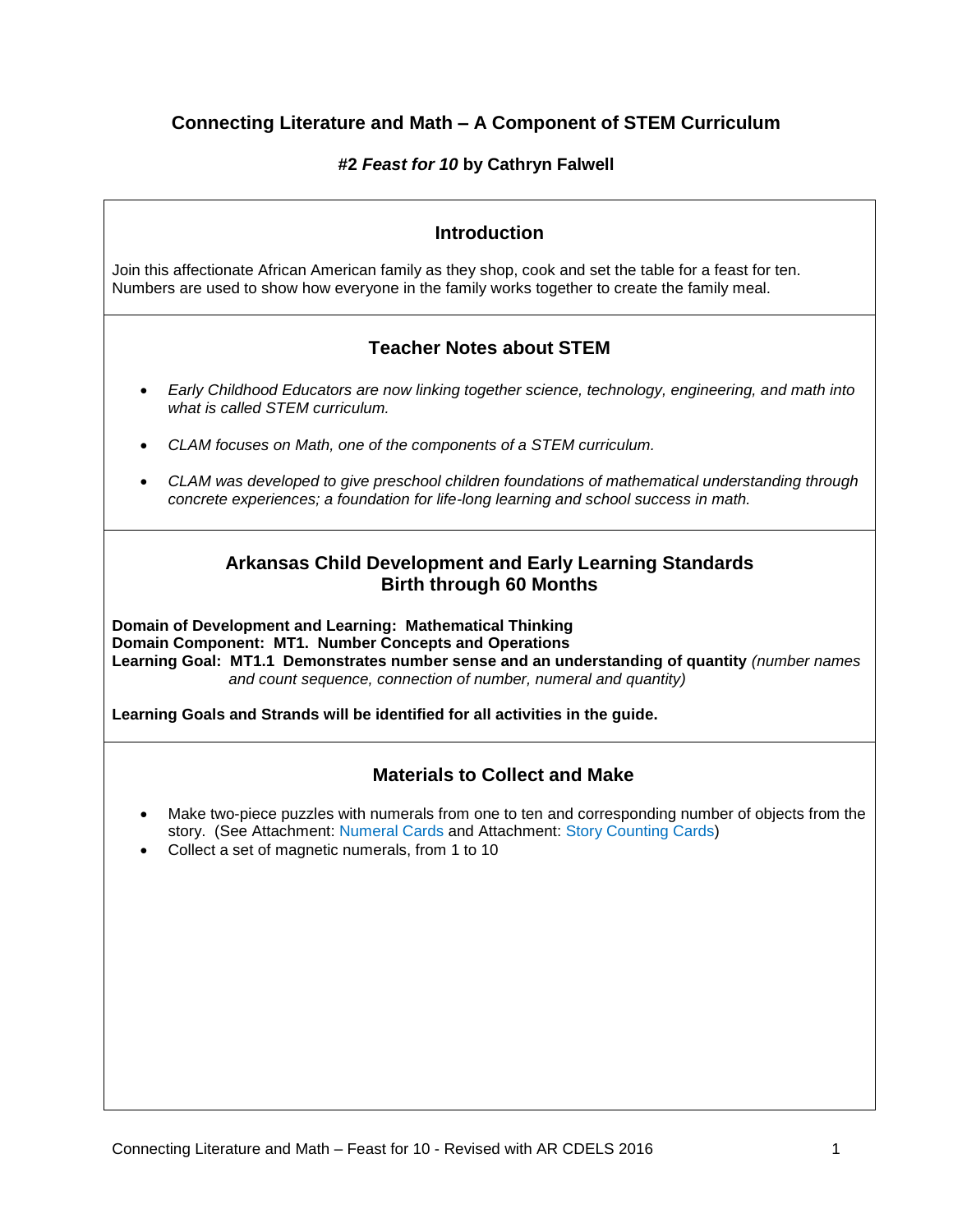# **Story Presentation**

**Learning Goals:** 

- **LD1.1 Understands and responds to language (in child's home language)** *(vocabulary and language comprehension)*
- **LD2.1 Uses increasingly complex vocabulary, grammar, and sentence structure (in child's home language)** *(expressive language)*
- **EL1.1 Shows interest in literacy experiences**
- **EL2.1 Notices and manipulates the sounds of language** *(rhyme)*
- **EL3.1 Knowledge and use of books, print, and letters** *(book knowledge)*
- **MT1.1 Demonstrates number sense and an understanding of quantity** *(number names and count sequence, connection of number, numeral and quantity)*
- **Book:** *Feast for 10* by Cathryn Falwell

### **First Reading of**

- Be familiar with the book, *Feast for 10.*
- Show the cover, give title, author and illustrator. (Explain that the author is the person who writes the words and the illustrator is the person who draws the pictures. In this book, the same person wrote the words and drew the pictures)
- Involve children in discussing what a feast is. Guide them to understand that a feast is a large meal, sometimes for a lot of people.
- Invite children to look at the cover and predict what they think this family is doing. Accept all answers. Then say, "Let's read and find out if you are correct."
- Show the first two double spread pages and ask children where they think the family is. Ask children if they were correct in their predictions about what the story is about.
- Call attention to the little girl who is next to her mother. Ask the children what they think is written on the yellow sheet of paper she has in her hand. (Probably a grocery list)
- Read the story so all children can see the pages in the book.
- Place your finger beside each numeral as you read it to the children. For example, place your finger beside the 1 as you read "one cart into the grocery store."
- Continue reading until the story is complete.
- Pause at the end of the reading to allow children's honest reactions to the story.
- Follow up by inviting children to discuss their grocery shopping and food preparation experiences with their families. \_\_\_\_\_\_\_\_\_\_\_\_\_\_\_\_\_\_\_\_\_\_\_\_\_\_\_\_\_\_\_\_\_\_\_\_\_\_\_\_\_\_\_\_\_\_\_\_\_\_\_\_\_\_\_\_\_\_\_\_\_\_\_\_\_\_\_\_\_\_\_\_\_\_\_\_\_\_\_\_\_\_\_\_\_\_\_

### **Second Reading of** *Feast for 10* by Cathryn Falwell

- Show the cover, give title, author and illustrator.
- Read the story so all children can see the pages in the book.
- Invite children to help you count the number of items on some of the pages after you have read the page. For example, after you have read "two pumpkins for pie" ask them to count the pumpkins as you point to them.
- Continue reading until the story is complete.
- Follow up by showing each page and inviting children to say the number and the item on the page. Put your finger under each numeral. Assist children as needed.
- Show pages, one at a time, with 1 through 4 items and invite children to tell you "how many shopping carts they see", "how many pumpkins", "how many chickens" and "how many children."

**Teacher Note:** *Do this last activity without pointing to and counting the items. This will help you know if children can recognize without counting how many in a group up to 4. In the Standards this is referred to as subitizing. .*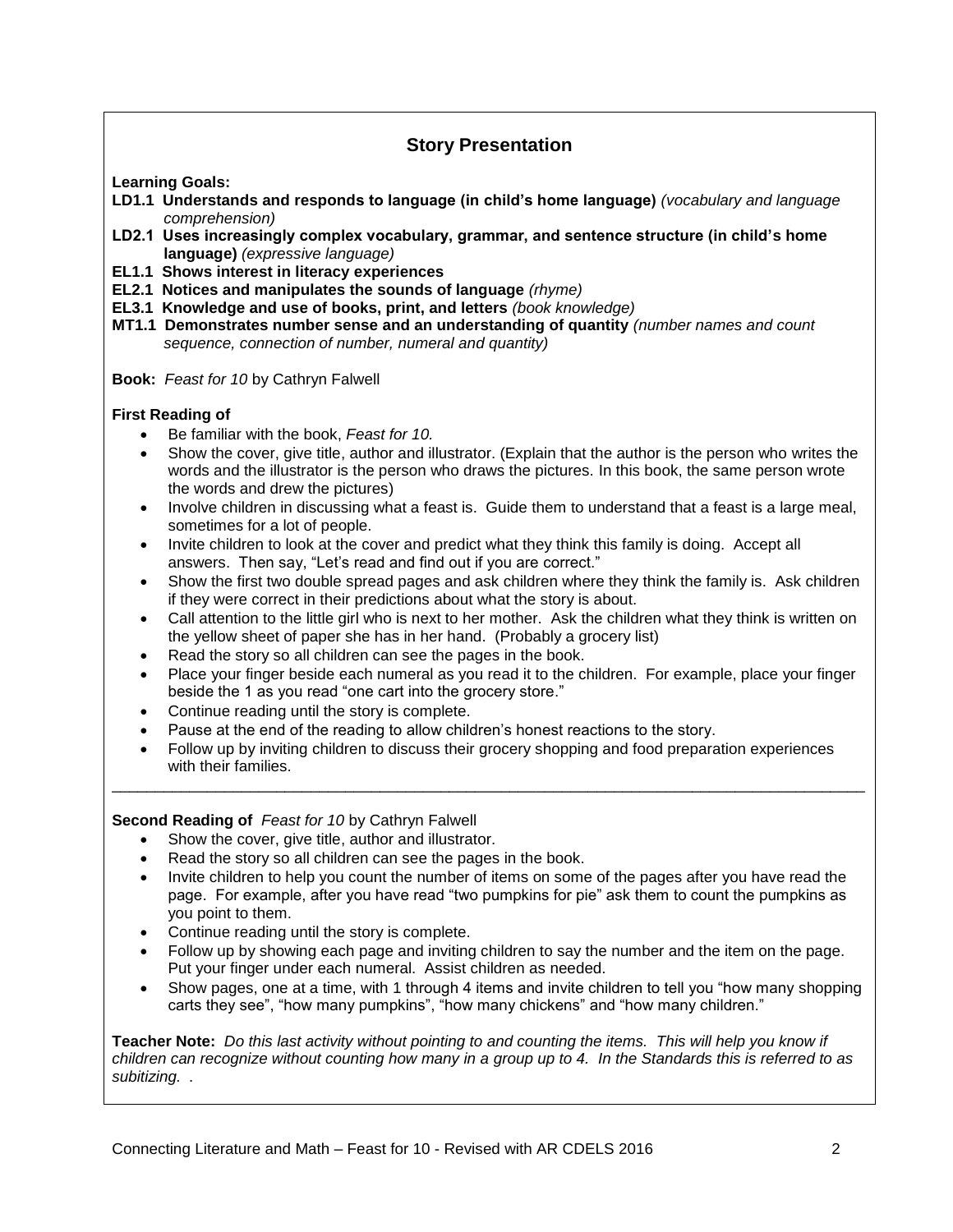### **Third Reading of** *Feast for 10* by Cathryn Falwell

- Place either magnetic numerals or numeral cards (See Attachment: Numeral Cards) from one to ten in a container and take it to the story reading area.
- Pass the basket around the group and ask each child to take one item.
- Show the cover and ask children to recall the title of the book.
- Give the author and illustrator and ask children if they remember what each does. Give them prompts if necessary.
- Review with the children the numeral they are holding. Begin with 1 and ask, "Who has the number 1?" Continue with one through 10. Assist children as needed.
- Explain to children that they will help you read the story by holding up their number when it is read in the story. If you think the children need help in understanding what to do, practice with a couple of numbers to help them understand. For example, read "one cart into the grocery store" and ask the child with the 1 to hold it up, then put it down.
- Read the story so all children can see the pictures in the book.
- Follow up by thanking the children for helping you read the story.
- Ask the children to give you the numerals in order from 1 to 10. For example, say "If you have the number 1, please put it in the basket." "If you have the number 2, please put it in the basket."

#### **Teacher Notes:**

- If *there are more than 10 children in your group, have duplicates of some of the numbers*.
- *All of the story readings are teacher guided activities.*

## **Additional Language and Literacy Activities**

#### **Learning Goals:**

- **LD1.1 Understands and responds to language (in child's home language)** *(vocabulary and language comprehension, follows directions)*
- **EL3.3 Knowledge and use of books, print and letters** *(print knowledge)*
- **MT1.1 Demonstrates number sense and an understanding of quantity** *(connection of number, numeral and quantity)*

### **Activity: Make a Grocery List**

**Materials:** marker board and marker or chart sheets and marker

### **Directions:**

- Explain to children that you would like their help in preparing a pretend feast for all of the children in the room.
- Invite them to help you count the number of people who will be enjoying the feast. When there is a total say, "We are going to have a feast for 12 (or however many in the group."
- Involve them in discussing what they would like to have for their feast. Write the menu items on a piece of chart paper labeled **Feast for 12** (or how many in the group.
- Say to the children, "Before we can begin to prepare the food for the feast, we have to go to the grocery store. I need your help in making a grocery list."
- Recall with the children the items on the menu.
- Label a sheet of paper as follows: **Grocery List**
- Invite them to decide what is needed from the grocery store in order to prepare the food for the feast.
- Ask children to decide on "how many" is needed of each item and include this on the list. For example, if they say "potatoes" ask them how many potatoes are needed and write their response: 15 potatoes.
- Continue this activity until the list is complete.
- Read the grocery list with the children, running your hand under each item as you read it.
- Post the menu and the grocery list in the home living/dramatic play area.
- Observe children as they play in the area. Do they "read" the items on the menu or the items on the grocery list? Do they pretend to cook any of the menu items?Do they set the table for the feast?

#### **Teacher Note:** *This is a teacher guided activity.*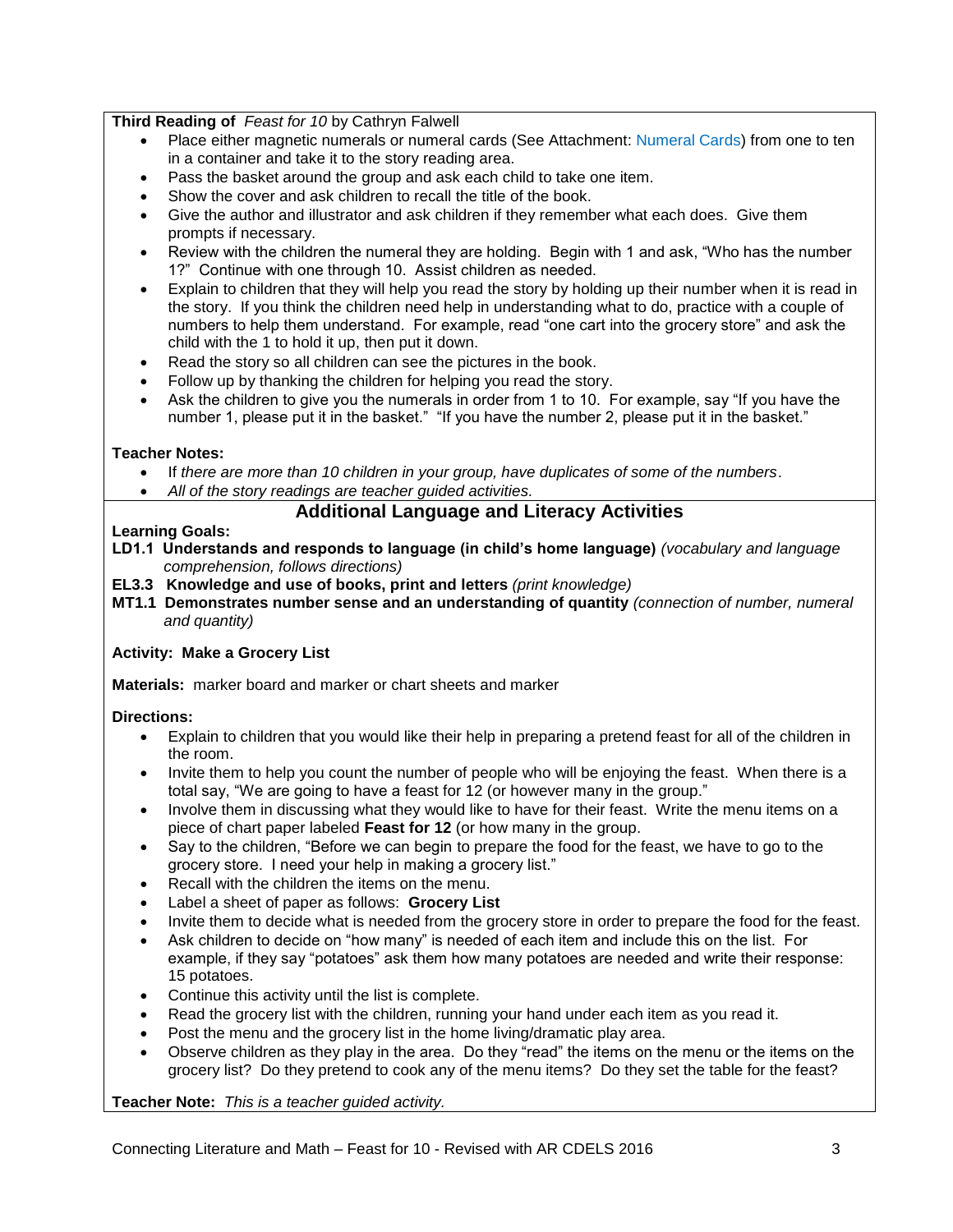#### **Learning Goals:**

- **LD1.1 Understands and responds to language (in child's home language)** *(vocabulary and language comprehension, follows directions)*
- **EL1.1 Shows interest in literacy experiences**
- **MT1.1 Demonstrates number sense and an understanding of quantity** *(connection of number, numeral and quantity)*

#### **Activity: Going to the Grocery Store**

**Materials:** magnetic numerals from 1 to 10 or numeral cards, Story Counting Cards - based on *Feast for Ten* (See Attachment: Story Counting Cards that are prepared with magnets on the back), storyboard or cookie sheet that is magnetic

#### **Directions:**

- Invite children to help you tell the story, *Feast for Ten*.
- Place the magnetic numeral or numeral card and the picture of the shopping cart on the board and involve children in saying, "One cart into the grocery store."
- Continue this activity through ten.
- Follow up by inviting children to tell the story as you place the cards and pictures on the storyboard.
- Explain to children that the storyboard and cards will be in the library area and suggest that they tell the story to each other.

#### **Teacher Notes:**

- *This is a teacher guided activity.*.
- *You may want to write the words from the story on the backs of the Story Counting Cards to help as you tell the story. For example, on the back of the picture of the shopping cart, write "one cart into the grocery store".*

### **Learning Environment**

**Teacher Note:** *As children are involved in the learning centers listed here, they are engaged in activities that support the following Domains of Child Development and Early Learning:*

- *Creativity and Aesthetics (visual arts and drama)*
- *Social Studies*
- *Emergent Literacy*
- *Mathematical Thinking*

### **Art Center**

- Add skin-tone crayons or markers to the area
- Invite children to draw pictures of their families.
- Ask children if they want you to write anything about their families on their picture or on a card to attach to the picture, or if they want to write something.
- Write the information the child dictates to you. For example, "Aaron has 4 people in his family." or "This is Briana's family"

#### **Dramatic Play Area**

- Add the following items to the area:
	- $\checkmark$  Pad and pencil
	- $\checkmark$  Grocery store ads
	- $\checkmark$  Play money
	- $\checkmark$  Cash register
	- $\checkmark$  Placemats
	- $\checkmark$  Small shopping cart
- Empty food boxes with prices on each one: for example, cereal, instant mashed potatoes, crackers, and cheese boxes (stuff the boxes with newspaper and secure with tape)  $\checkmark$  Telephone and small phone directory
- Cookbook or recipe cards
- Observe children to see how they play with the materials.